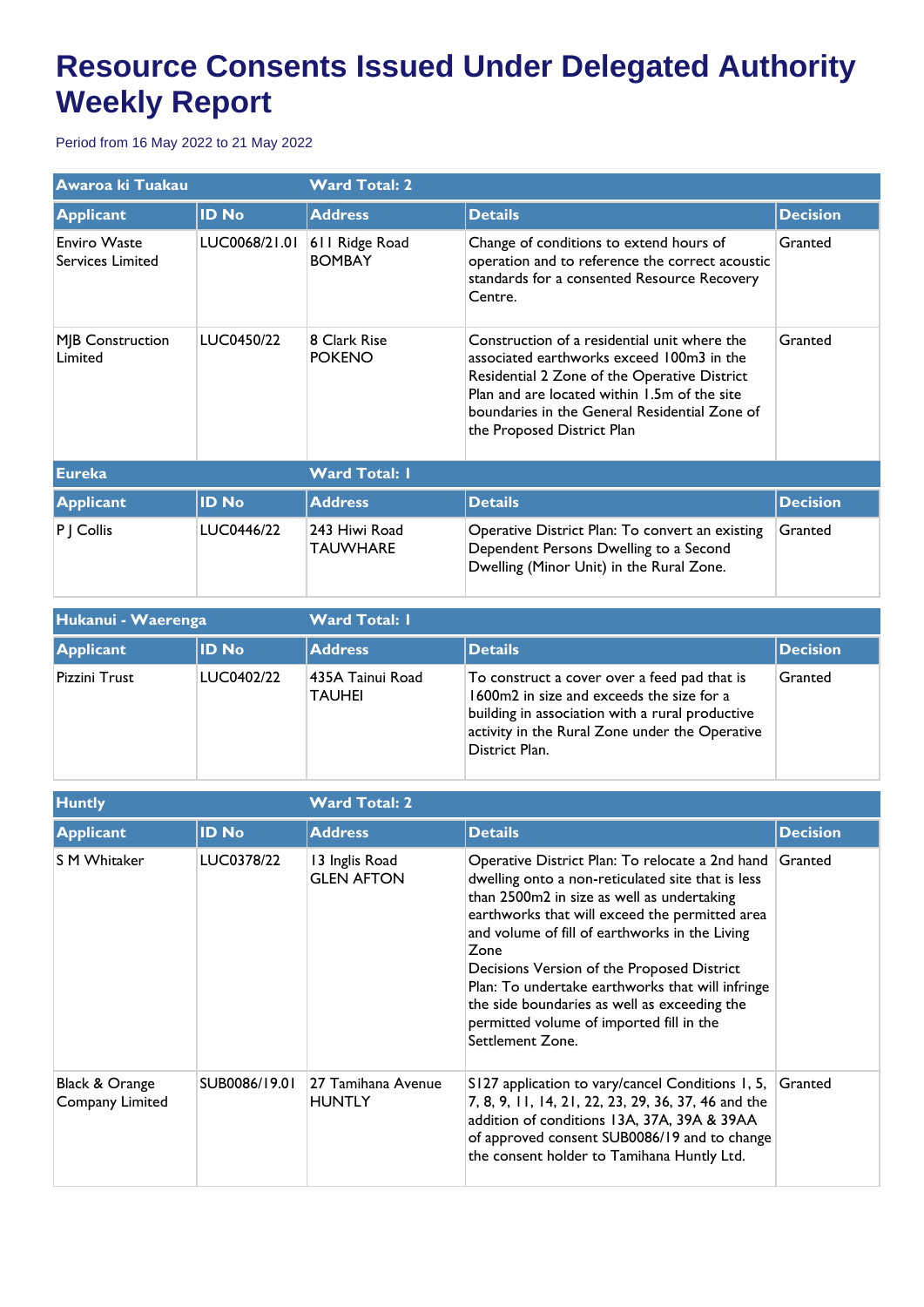## **Resource Consents Issued Under Delegated Authority Weekly Report**

## Period from 16 May 2022 to 21 May 2022

| <b>Newcastle</b>                |              | <b>Ward Total: 2</b>                    |                                                                                                                                                                                                                                                                                                                                                                          |                 |  |
|---------------------------------|--------------|-----------------------------------------|--------------------------------------------------------------------------------------------------------------------------------------------------------------------------------------------------------------------------------------------------------------------------------------------------------------------------------------------------------------------------|-----------------|--|
| <b>Applicant</b>                | <b>ID No</b> | <b>Address</b>                          | <b>Details</b>                                                                                                                                                                                                                                                                                                                                                           | <b>Decision</b> |  |
| Hamilton City<br>Council        | DES0024/22   | 183 Brymer Road<br><b>ROTOKAURI</b>     | Outline Plan Waiver pursuant to Section 176A<br>of the Resource Management Act 1991 to<br>construct one additional animal exhibit.                                                                                                                                                                                                                                       | Granted         |  |
| Massimo Family Trust LUC0397/22 |              | 54 Lockerbie Lane<br><b>WHATAWHATA</b>  | Operative District Plan: Retrospective<br>Earthworks consent for earthworks that<br>exceeded the permitted area, depth and cut<br>volume in the Country Living Zone.<br>Decisions Version of the Proposed District<br>Plan: Retrospective Earthworks consent for<br>earthworks that exceeded the permitted area,<br>depth and cut volume in the Rural Lifestyle<br>Zone. | Granted         |  |
| <b>Ngaruawahia</b>              |              | <b>Ward Total: I</b>                    |                                                                                                                                                                                                                                                                                                                                                                          |                 |  |
| <b>Applicant</b>                | <b>ID No</b> | <b>Address</b>                          | <b>Details</b>                                                                                                                                                                                                                                                                                                                                                           | <b>Decision</b> |  |
| S R Smith.<br>A D Manu-Wells    | SUB0259/22   | 557 Waingaro Road<br><b>NGARUAWAHIA</b> | Operative District Plan: To undertake a<br>boundary relocation between two existing<br>records of titles to change the alignment of the<br>common boundary in the Rural Zone.<br>Proposed District Plan: To undertake a<br>boundary relocation between two existing<br>records of titles to change the alignment of the<br>common boundary in the General Rural Zone.    | Granted         |  |

| <b>Onewhero-Te Akau</b> |            | <b>Ward Total: I</b>             |                                                                                                                                                                                         |                 |  |
|-------------------------|------------|----------------------------------|-----------------------------------------------------------------------------------------------------------------------------------------------------------------------------------------|-----------------|--|
| <b>Applicant</b>        | lID No     | <b>Address</b>                   | <b>Details</b>                                                                                                                                                                          | <b>Decision</b> |  |
| S Morris                | LUC0482/22 | 95 Douglas Road<br><b>TUAKAU</b> | Undertake earthworks within 1.5m of a<br>boundary and construct a dwelling within the<br>northern side boundary and within 200m of a<br>Sand Extraction Site in the General Rural Zone. | Granted         |  |

| <b>Raglan</b> |              | <b>Ward Total: II</b> |                                                                                                                                                                                                                                                                                                              |                 |
|---------------|--------------|-----------------------|--------------------------------------------------------------------------------------------------------------------------------------------------------------------------------------------------------------------------------------------------------------------------------------------------------------|-----------------|
| Applicant     | <b>ID No</b> | <b>Address</b>        | <b>Details</b>                                                                                                                                                                                                                                                                                               | <b>Decision</b> |
| G S Naughton  | LUC0471/22   | <b>WAITETUNA</b>      | 846 Old Mountain Road Operative District Plan: To construct a shed<br>that will infringe the Southwestern Boundary in<br>the Rural Zone.<br>Decisions Version Proposed District Plan: To<br>construct a shed that will infringe the<br>Southwestern Boundary and river setback in<br>the General Rural Zone. | Granted         |

| <b>Whangamarino</b>                     |              | <b>Ward Total: I</b>               |                                                                                                                                                                                                             |                  |  |
|-----------------------------------------|--------------|------------------------------------|-------------------------------------------------------------------------------------------------------------------------------------------------------------------------------------------------------------|------------------|--|
| Applicant                               | <b>ID No</b> | <b>Address</b>                     | Details                                                                                                                                                                                                     | <b>IDecision</b> |  |
| G   Gardner Homes<br>Limited - Hamilton | LUC0343/22   | 8 Murray Ward Drive<br>TE KAUWHATA | Operative District Plan: To construct a dwelling Granted<br>where the associated earthworks exceed the<br>permitted volume, depth, and area, and where<br>the associated retaining wall will be within 1.5m |                  |  |